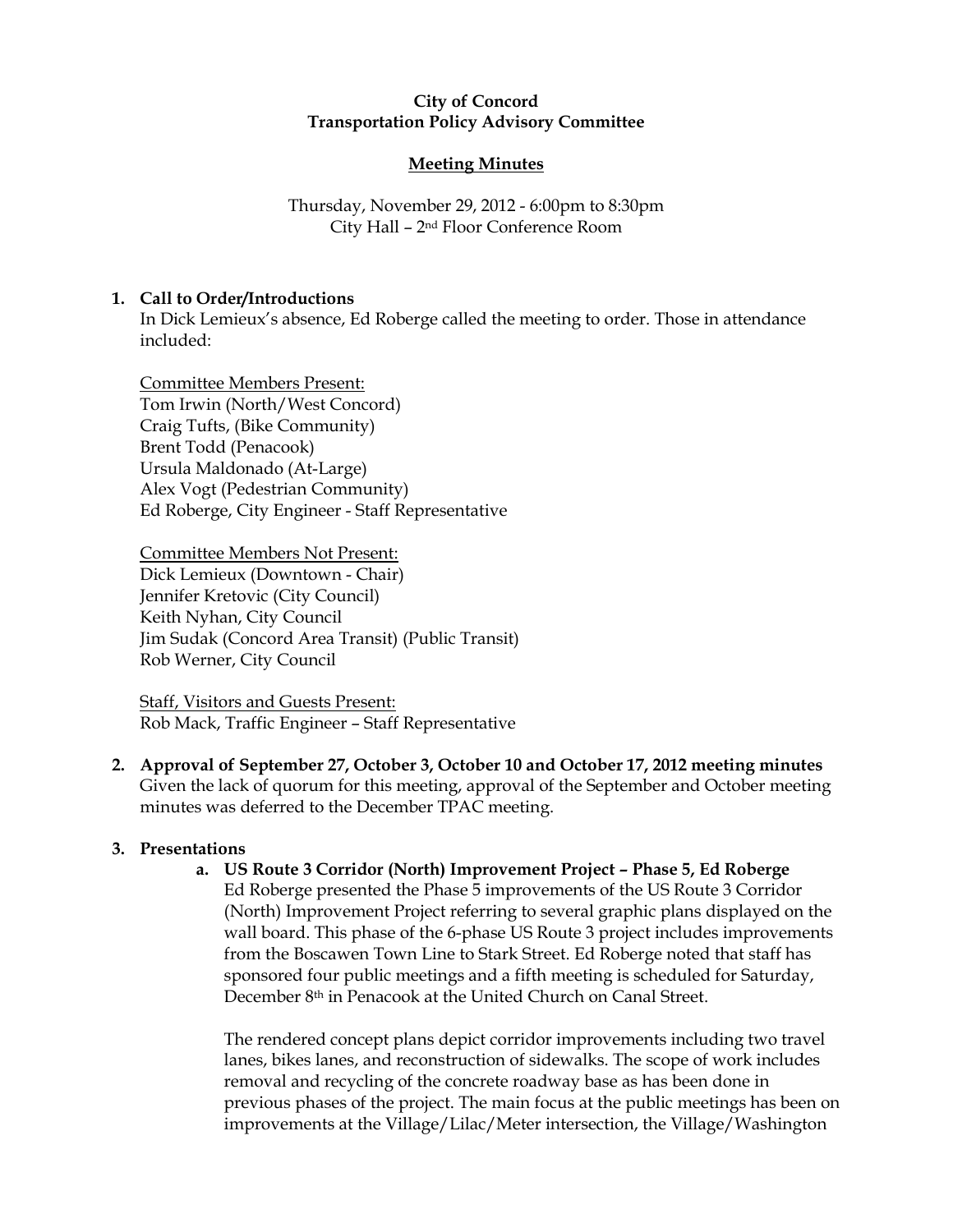intersection, and the Village/Canal intersection. Staff has developed a detailed and extensive traffic model on the Synchro software depicting the existing conditions, a STOP sign condition, traffic signals, and roundabouts.

Concept plans outline intersection alternatives including the realignment of the Village/Lilac/Meter intersection, a stop-sign controlled, a traffic signal controlled, and a roundabout alternative at the Village/Washington intersection, and a stop-sign and traffic signal controlled alternative at the Village/Canal intersection. Staff reported that a roundabout alternative is not feasible at the Village/Canal intersection given the limited right-of-way and proximity to adjacent buildings.

Ed Roberge reported that at previous public meetings, including the last meeting on October 6th, the public consensus supported the realignment of the Village/Lilac/Meter intersection. While no formal consensus on the two other intersections was sought, the public weighed in on both traffic signals and roundabout options. With respect to traffic signals, the general consensus if traffic signals were considered was to limit the consideration to single-lane approaches noting that multi-lane facilities for turning lanes would remove too much parking, although future traffic signal performance would be reduced without adding left-turn lanes. Additionally, while some of the public supported the traffic calming benefits of a roundabout, the initial concept sketch presented depicted a considerable loss of parking. Based on comment, staff agreed to further refine the concept plans of the three alternatives, 1) a traffic calming alternative with stop-sign controls, 2) a traffic signal alternative with single-lane approaches, and 3) a roundabout alternative. The plans presented at TPAC – although not complete – will be similar to those presented at the December 8th meeting.

Following discussion, TPAC members noted the overall benefits to traffic speed reduction, capacity, and pedestrian safety that the roundabout option offers and unanimously endorsed the roundabout alternative. A summary of the December 8th public meeting will be provided at the December TPAC meeting.

#### 4. Public Comment

There were no members of the public in attendance to comment.

#### 5. Consent Reports

a. Approval of Subcommittee Minutes (Pedestrian, Bicycle, Traffic Operations) Given the lack of quorum for this meeting, approval of the subcommittee meeting notes was deferred to the December TPAC meeting.

#### 6. TPAC Referrals from City Council, Staff and Chair

a. Referral from City Council following a request by the residents of Horseshoe Pond Place to consider bus route schedule and stop changes that would reduce overall delay between route transfers. (Council: 8/29/2012). Ed Roberge noted that this matter is under consideration by the Public Transit

subcommittee and a final action report has yet to be developed.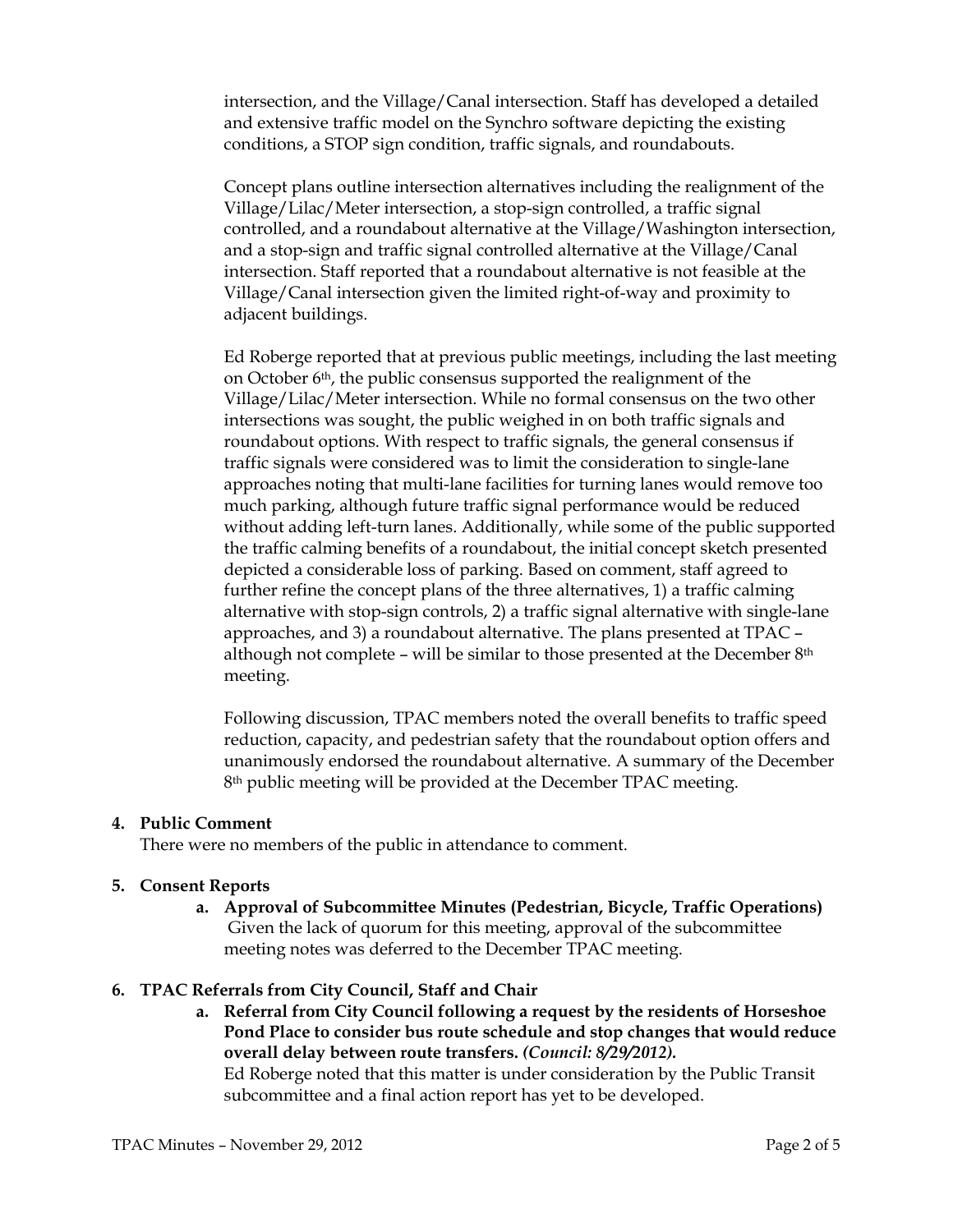- b. Referral from City Council to consider establishing a No Parking, Standing, Stopping zone along Conant Drive between South Street and Rundlett Street to mitigate adverse effects of parking for traffic related to school dropoffs/pick-ups at the Abbott-Downing Elementary School. (Council: 10/9/12). Rob Mack reported that the Traffic Operations Committee (TOC) has reviewed this referral and has been monitoring parking within the neighborhood over the past 2 years. Rob Mack noted that the new school drop-off/pick-up process is now in place and the School District is monitoring its effectiveness and considering changes. Engineering staff will continue to work with school district staff which clearly needs more encouragement to use the new driveway instead of dropping students off on the neighborhood streets. A formal TOC response will be presented to TPAC for their consideration.
- c. Referral from City Council to consider installing Multi-Way STOP at the intersections of Broadway and Allison Street, and Broadway and Pillsbury Street. (Council: 10/9/12).

Rob Mack reported that the Traffic Operations Committee (TOC) has reviewed this referral and has prepared a report to City Council for their December meeting outlining that warrants for the use of stops signs along Broadway at the subject intersections have not been met and therefore is not appropriate to install the stop signs. The TOC considered traffic volumes, speeds, crash history, and pedestrian crossings, in its determination. No further action is required on this referral.

d. Referral from City Council to consider removal and installation of STOP signs at Heather Lane intersections, including: installation of a STOP sign on the New Meadow Road eastbound approach to Heather Lane; installation of a STOP sign on the Gabby Lane eastbound approach to Heather Lane; and removal of the STOP sign on the Heather Lane northbound approach to Gabby Lane. (Council: 10/9/12).

Rob Mack reported that the Traffic Operations Committee (TOC) has reviewed this referral and developed a sketch depicting the stop sign request. Rob Mack indicated that as required in the City's Traffic Management Policy, the next step would be to convene a public meeting to consider such requests. In discussions with Councilor Nyhan, a public meeting would not likely be convened until after the holiday season. An update on this referral will be provided at the December TPAC meeting.

# 7. Status report on subcommittees

# a. Pedestrian Committee, Alex Vogt

Alex Vogt reported that the Pedestrian Committee did not meet in November but that its next meeting is scheduled for Thursday, December 6<sup>th</sup>.

#### b. Bike Committee, Craig Tufts

Craig Tufts reported that the Bike Committee met on November 5th and continued its discussion on recreational bike routes and spent a considerable amount of time discussing the Main Street project. The next Bike Committee meeting is scheduled for Monday, December 3rd.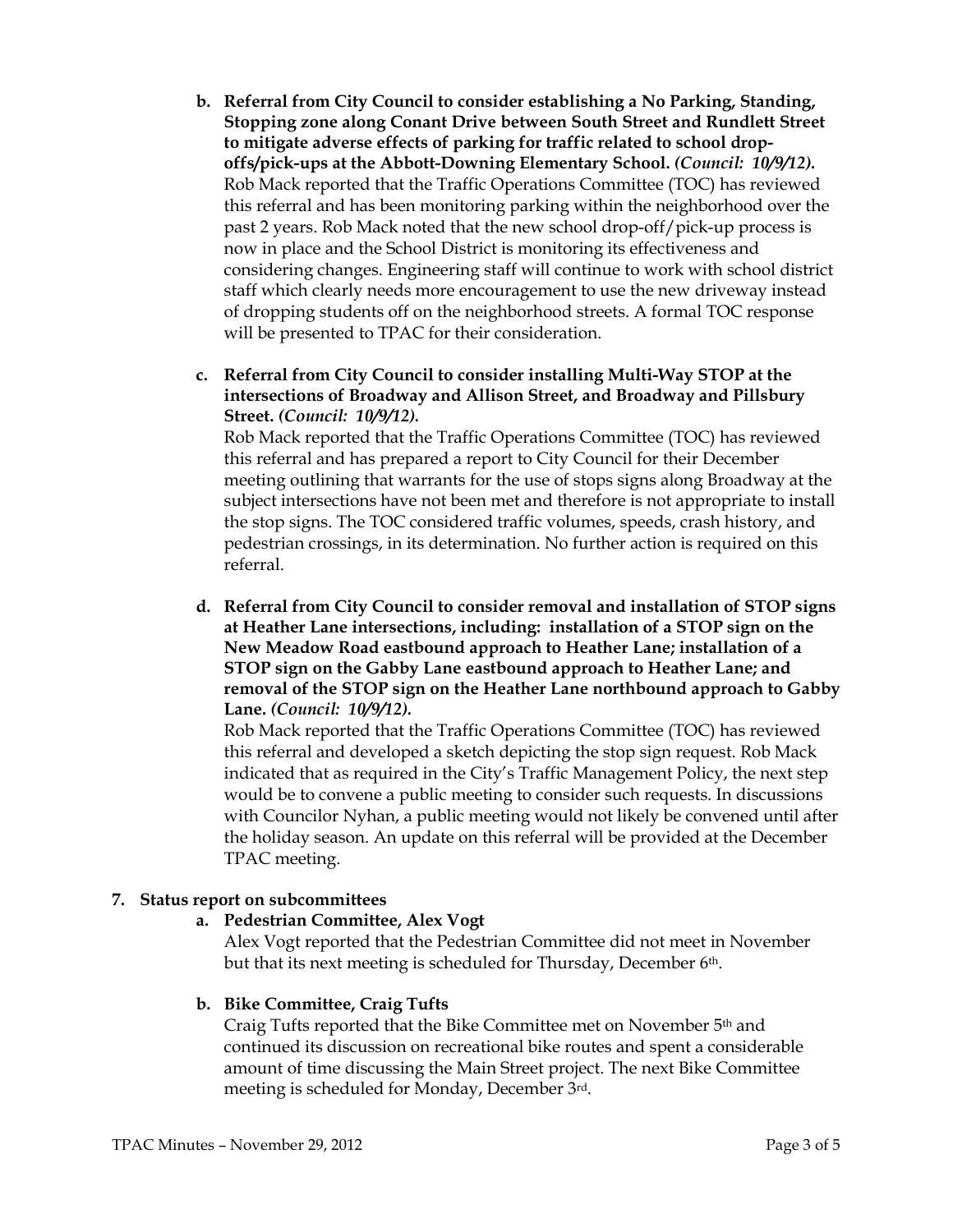# c. Public Transit Committee, Councilor Jennifer Kretovic

In Councilor Kretovic's absence, there was no Public Transit Committee report.

# d. Traffic Operations Committee, Rob Mack

Rob Mack reported that the Traffic Operations Committee (TOC) met on November 20th and considered the above referrals. Additionally, TOC considered the list of CIP projects and began prioritizing them. TOC also considered a request to remove the flashing beacon at the intersection of Pembroke Road and Canterbury Road.

## 8. Staff Updates

## a. CIP460 Downtown Complete Streets Improvement Project – TIGER 2012

Ed Roberge provided a brief update on the Main Street Improvement Project. City Council at its meeting on November  $26<sup>th</sup>$  accepted the report from the Main Street Project Advisory Committee (PAC) outlining recommendations for design criteria for the project. These recommendations allow staff to work with the project design team and offers flexibility for options.

Ed Roberge also noted that staff met with the consultant design team to specifically develop a project website. Development is underway with anticipation to go live with a new website by mid-January. More detail to follow.

## 9. Old Business

## a. FY2014-FY2023 CIP Project Priority Review

As in previous years, Ed Roberge distributed CIP project priority worksheets to TPAC for their annual capital program evaluation. Given the lack of a quorum, it was agreed that worksheets will be forwarded to committee members and will be due back by December 17<sup>th</sup> for consideration at the December 20<sup>th</sup> TPAC meeting. Staff will prepare and distribute the worksheets to members by the early part of the week of December 3rd.

#### 10. New business

# a. Nomination of David Newall

Ed Roberge noted that the nomination of David Newall to TPAC had been pulled from the City Council consent agenda by Councilor Kretovic. David Newall had contacted Council and staff that given a recent change in another voluntary group that he participates with, he would not be able to adequately dedicate the time to TPAC and therefore needed to withdraw his nomination.

#### b. Loudon Road Traffic Signals at Post Office Plaza

Brent Todd noted he has observed on several occasions in the evening that the traffic signals at the driveway to the post office plaza on Loudon Road tend to hold on green on Loudon Road for what seems to be quite a long time – and at times when there is no traffic along Loudon Road. He noted that the purpose of this report was to express concern that he observed motorist violations in running the red light through the intersection on several occasions.

Rob Mack noted that others have made a similar comment and the green time along Loudon Road is part of the overall traffic coordination of the 11 traffic